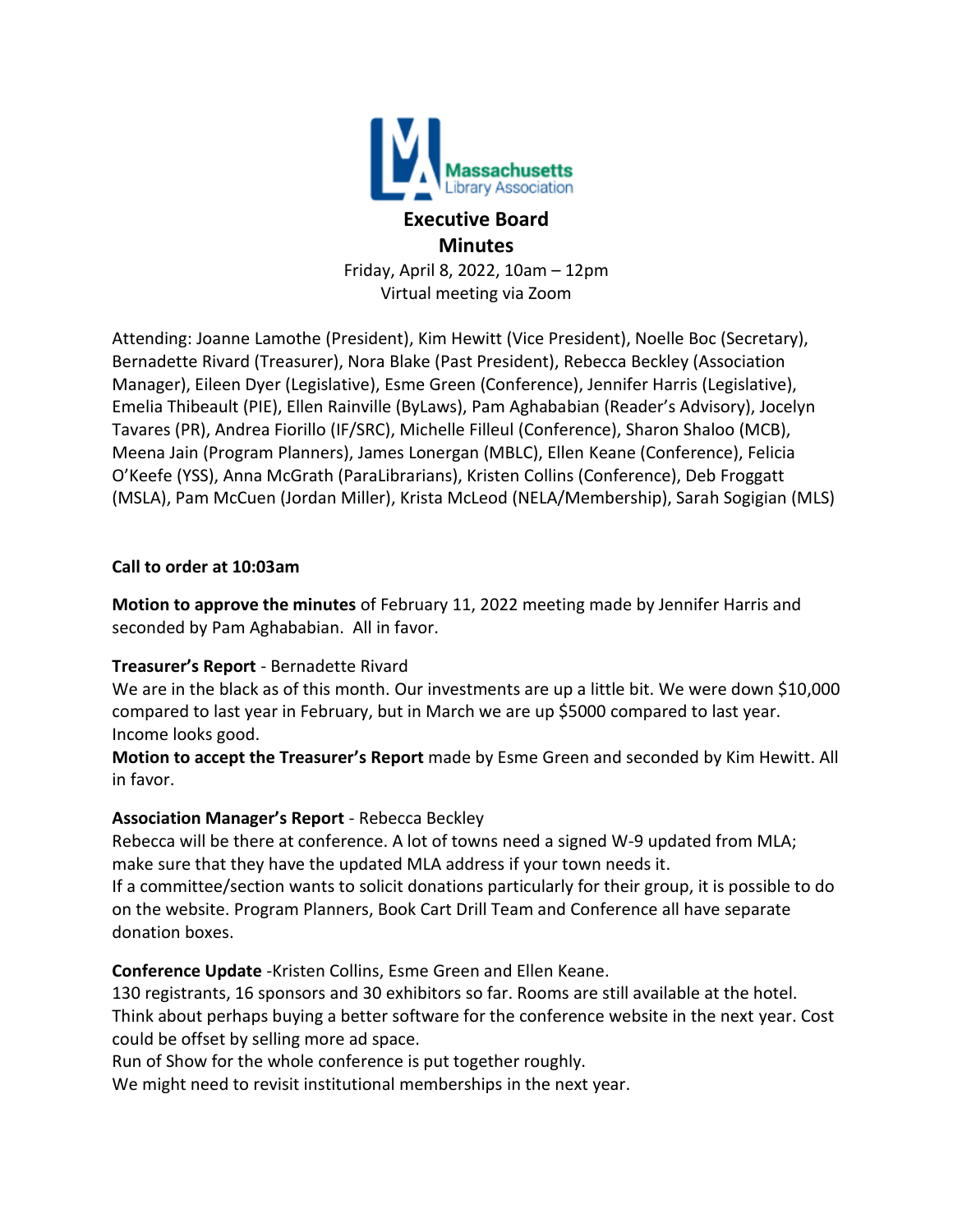**Conference Edition Newsletter** to publish April 28, 2022–if your section wants to add anything to the newsletter, you can. Get stuff in by April 21st. Jocelyn will send one more email out to Executive Board for conference slanted news or highlights of interest to your section. Shorter is better, but no real limits to what you want to provide.

**Section and Committees to Appoint Member to PR Committee** – Joanne Lamothe We want to have a member of every section/committee to appoint someone to be on the PR committee. On Facebook, every liaison can have an administrative account to the MLA main page to post with. This also attaches you to Instagram. For Twitter, every section has their own hashtag to use. Some sections like Reader's Advisory are doing short genre videos for YouTube.

## **IF/SRC**–Andrea Fiorillo

We are getting slammed with challenges. Follett/Destiny ILS was offering a way for guardians to see what their kids were checking out on controversial topics, but they have walked that back. Hoopla had added content from some fringe publishers that had misinformation–they took some of those publishers out but some books remain. They have said that individual titles can be blocked by your library. IF/SRC is looking to meet with Hoopla at MLA.

School record request from Mass Family Institute asks for: title, edition and publisher of all books, videos, and materials on human sexual education or human sexuality issues. They wanted invoices for all the resources, including printed materials and online content and the names of all individuals and organizations who have made presentations involving "the subjects of sex, sexuality, or bullying" to students since August 2017.

IF/SRC is looking for help and support.

Would like to have MBLC, MLS and MLA all work together to prepare our profession to be able to handle challenges.

### **Updates**

- **MBLC**–James Lonergan One question survey about the 5 year plan is out–please respond. Perkins Library is on the list as a finalist for a National Medal for Library and Museums.
- **MLS** –Sarah Sogigian MLS & MBLC are working on training on the challenges and audits, so look for those.
- **NELA**–Krista McLeod It's nominating season for NELA officers. Nominating for the Greenaway Award as well. Deadline in June.
- **MSLA**–Debbie Forggatt Equitable access for school libraries with a certified librarian is an issue still for legislation; Digital Equity Act–how are students being taught how to use digital resources? Talking to Senator Markey's office around how to get equitable access through school libraries.
- **Mass Center for the Book**—Sharon Shaloo Hoping to have a fall event.
- **Others**